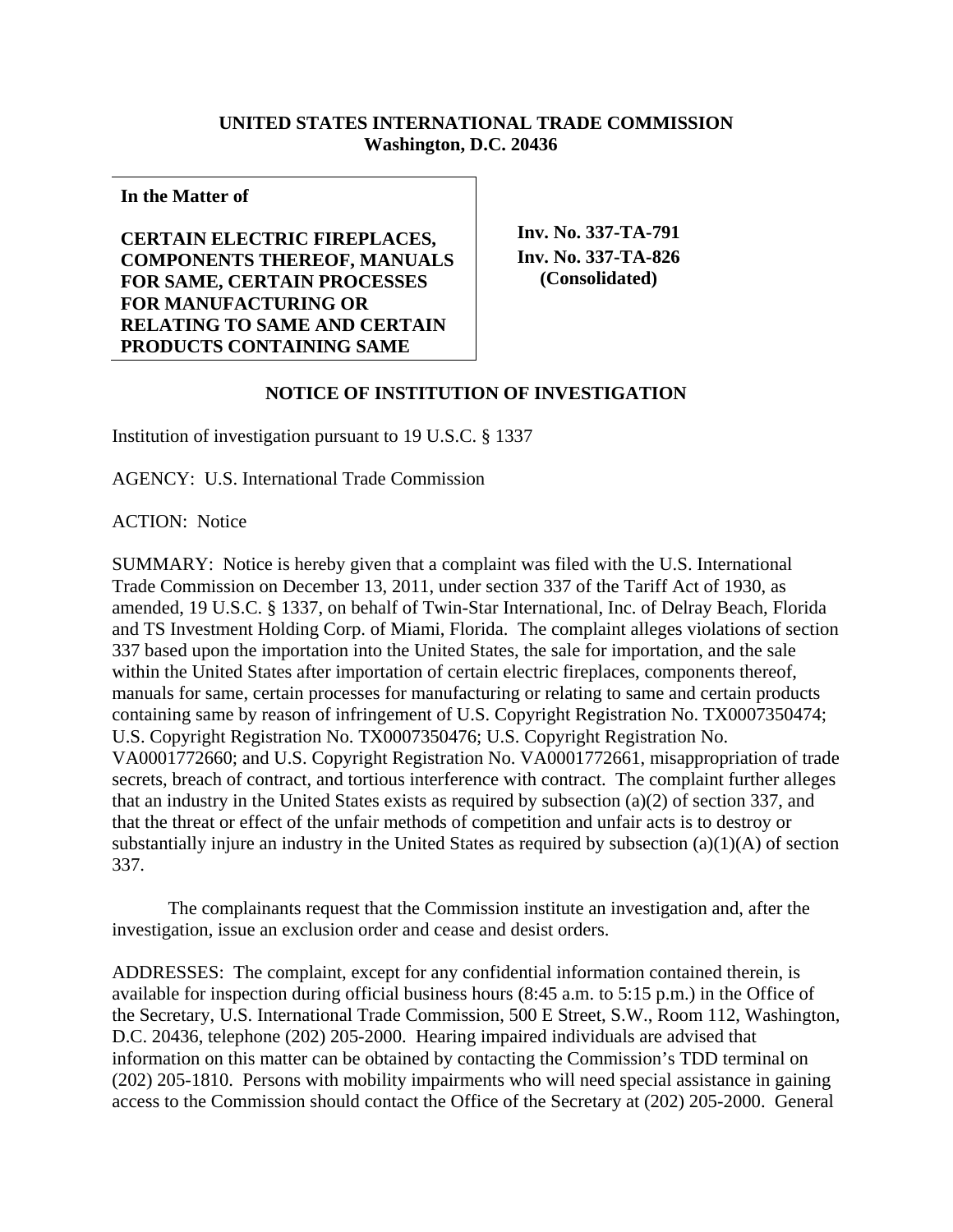information concerning the Commission may also be obtained by accessing its internet server at http://www.usitc.gov. The public record for this investigation may be viewed on the Commission's electronic docket (EDIS) at http://edis.usitc.gov.

FOR FURTHER INFORMATION CONTACT: The Office of Unfair Import Investigations, U.S. International Trade Commission, telephone (202) 205-2560.

AUTHORITY: The authority for institution of this investigation is contained in section 337 of the Tariff Act of 1930, as amended, and in section 210.10 of the Commission's Rules of Practice and Procedure, 19 C.F.R. § 210.10 (2011).

SCOPE OF INVESTIGATION: Having considered the complaint, the U.S. International Trade Commission, on January 11, 2012, ORDERED THAT –

 (1) Pursuant to subsection (b) of section 337 of the Tariff Act of 1930, as amended, an investigation be instituted to determine:

(a) whether there is a violation of subsection  $(a)(1)(B)$  of section 337 in the importation into the United States, the sale for importation, or the sale within the United States after importation of certain electric fireplaces, components thereof, manuals for same, certain processes for manufacturing or relating to same and certain products containing same that infringe U.S. Copyright Nos. TX0007350474; TX0007350476; VA0001772660; and VA0001772661, and whether an industry in the United States exists as required by subsection  $(a)(2)$  of section 337;

(b) whether there is a violation of subsection  $(a)(1)(A)$  of section 337 in the importation into the United States, the sale for importation, or the sale within the United States after importation of certain electric fireplaces, components thereof, manuals for same, certain processes for manufacturing or relating to same and certain products containing same by reason of misappropriation of trade secrets, breach of contract, or tortious interference with contract, the threat or effect of which is to destroy or substantially injure an industry in the United States;

 (2) For the purpose of the investigation so instituted, the following are hereby named as parties upon which this notice of investigation shall be served:

(a) The complainants are:

 Twin-Star International, Inc. 1690 South Congress Avenue, Suite 210 Delray Beach, FL 33445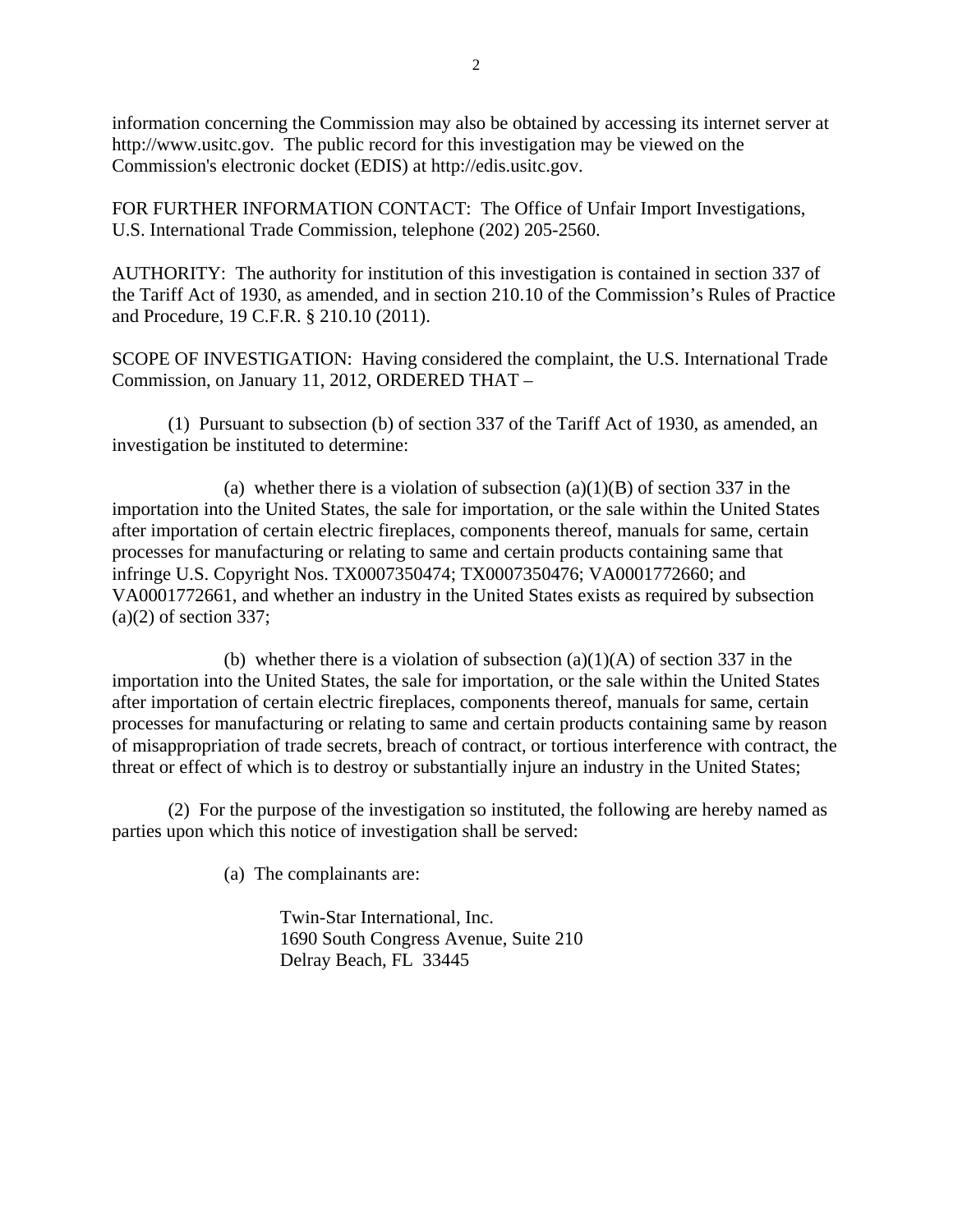TS Investment Holding, Corp. c/o Trivest Partners, L.P. 2665 South Bayshore Drive, 8<sup>th</sup> Floor Miami, FL 33133

 (b) The respondents are the following entities alleged to be in violation of section 337, and are the parties upon which the complaint is to be served:

> Shenzhen Reliap Industrial Co., No. 3 Chuangye Road The Third Industrial Zone Shiyan Town, Baoan District Shenzhen, China

 Yue Qiu Sheng (a.k.a. Jason Yue) Room #507, Building 3 Bang Dao Yuang, Bu Ji Town Shenzhen City, China 518112

 Whalen Furniture Manufacturing Inc. 1578 Air Wing Road San Diego, CA 92154

 (c) The Office of Unfair Import Investigations, U.S. International Trade Commission, 500 E Street, S.W., Suite 401, Washington, D.C. 20436;

 (3) This investigation is consolidated with Investigation No. 337-TA-791 currently pending before the Honorable David P. Shaw, Administrative Law Judge, U.S. International Trade Commission; and

(4) For the consolidated investigation so instituted, the Honorable Charles E. Bullock, Chief Administrative Law Judge, U.S. International Trade Commission, shall designate the presiding Administrative Law Judge, who may adjust the target date and procedural schedule of the consolidated investigation as necessary to avoid prejudice to the rights of the parties.

 Responses to the complaint and the notice of investigation must be submitted by the named respondents in accordance with section 210.13 of the Commission's Rules of Practice and Procedure, 19 C.F.R. § 210.13. Pursuant to 19 C.F.R. §§ 201.16(d)-(e) and 210.13(a), such responses will be considered by the Commission if received not later than 20 days after the date of service by the Commission of the complaint and the notice of investigation. Extensions of time for submitting responses to the complaint and the notice of investigation will not be granted unless good cause therefor is shown.

 Failure of a respondent to file a timely response to each allegation in the complaint and in this notice may be deemed to constitute a waiver of the right to appear and contest the allegations